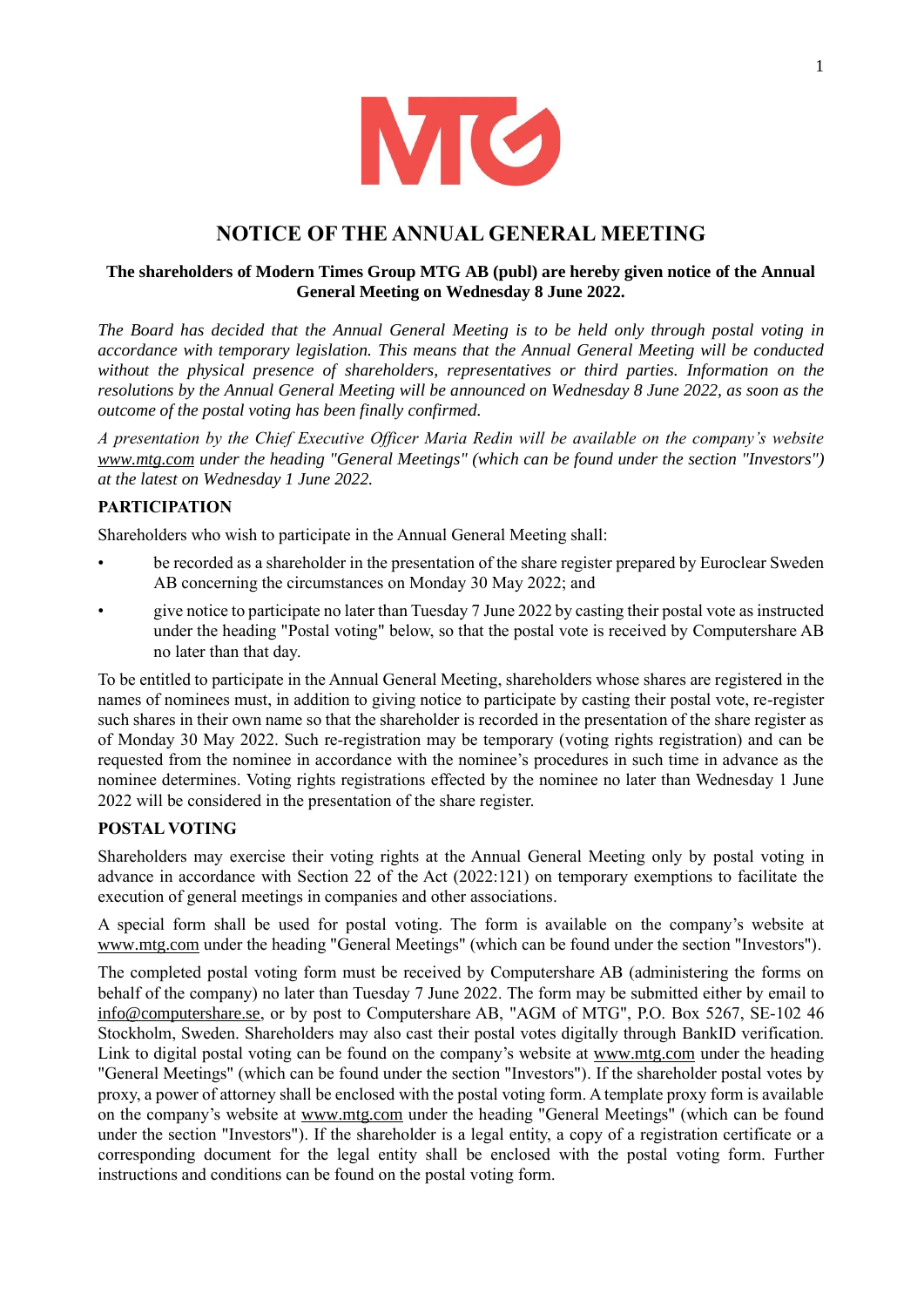#### **PROPOSED AGENDA**

- 1. Election of Chairman of the Annual General Meeting.
- 2. Election of one or two persons to check and verify the minutes.
- 3. Preparation and approval of the voting list.
- 4. Approval of the agenda.
- 5. Determination of whether the Annual General Meeting has been duly convened.
- 6. Presentation of the Annual Report, the Auditor's Report and the consolidated financial statements and the Auditor's Report on the consolidated financial statements.
- 7. Resolution on the adoption of the Income Statement and the Balance Sheet and of the consolidated Income Statement and the consolidated Balance Sheet.
- 8. Resolution on the treatment of the company's results as stated in the adopted Balance Sheet.
- 9. Resolution on the discharge of liability of the members of the Board and the Chief Executive Officer.
- 10. Presentation and resolution on the approval of the Remuneration Report.
- 11. Determination of the number of members of the Board.
- 12. Determination of the remuneration to the members of the Board.
- 13. Determination of the remuneration to the Auditor.
- 14. Election of Board members:
	- (a) Chris Carvalho (re-election, proposed by the Nomination Committee).
	- (b) Simon Duffy (re-election, proposed by the Nomination Committee).
	- (c) Gerhard Florin (re-election, proposed by the Nomination Committee).
	- (d) Dawn Hudson (re-election, proposed by the Nomination Committee).
	- (e) Marjorie Lao (re-election, proposed by the Nomination Committee).
	- (f) Simon Leung (re-election, proposed by the Nomination Committee).
	- (g) Natalie Tydeman (re-election, proposed by the Nomination Committee).
	- (h) Florian Schuhbauer (new election, proposed by the Nomination Committee).
- 15. Election of the Chairman of the Board.
- 16. Determination of the number of Auditors and election of Auditor.
- 17. Resolution regarding a new incentive plan for 2022, including resolutions regarding:
	- (a) adoption of the plan;
	- (b) authorisation for the Board to resolve on a new issue of Class C shares;
	- (c) authorisation for the Board to resolve to repurchase own Class C Shares;
	- (d) transfer of own Class B shares to the participants in the plan; and
	- (e) swap agreement with third party in relation to the plan.
- 18. Resolution regarding an offer to repurchase warrants from the participants in MTG's 2019 warrant plan.
- 19. Resolution regarding an extraordinary cash value transfer through a share redemption plan including resolutions regarding:
	- (a) amendments to the Articles of Association in order to facilitate the share split 2:1;
	- (b) share split 2:1;
	- (c) amendments to the Articles of Association in order to facilitate a reduction of the share capital through redemption of shares;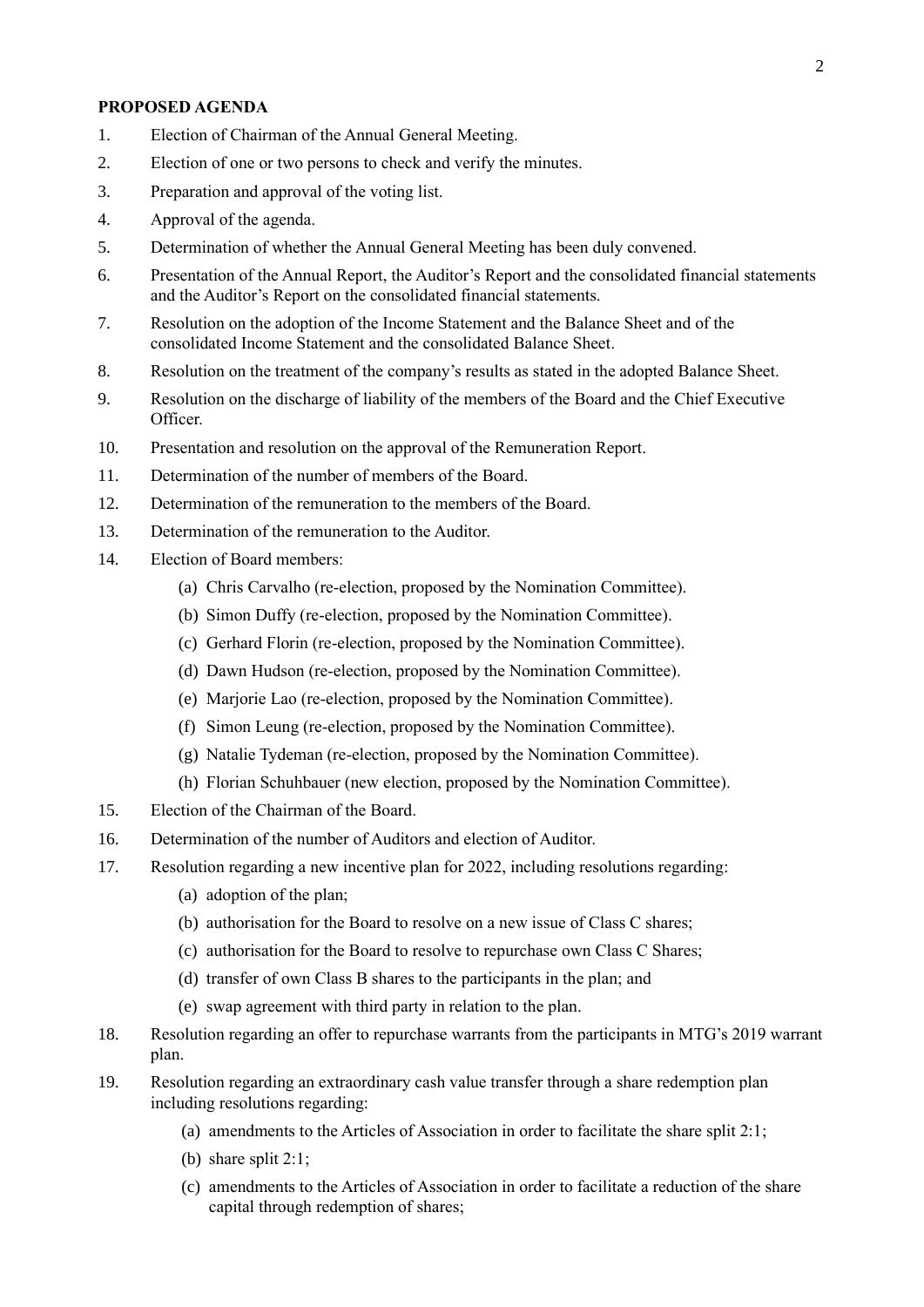- (d) reduction of the share capital through redemption of shares, and
- (e) increase of the share capital through a bonus issue without issuance of new shares.
- 20. Resolution regarding authorisation for the Board to resolve on repurchases and transfers of own shares.
- 21. Resolution on reduction of the share capital by way of cancellation of repurchased own shares.
- 22. Resolution on authorisation for the Board to resolve on new issues of Class B shares.
- 23. Resolution on a directed issue of Class B shares to the minority shareholder in MTG Gaming against payment through contribution in-kind.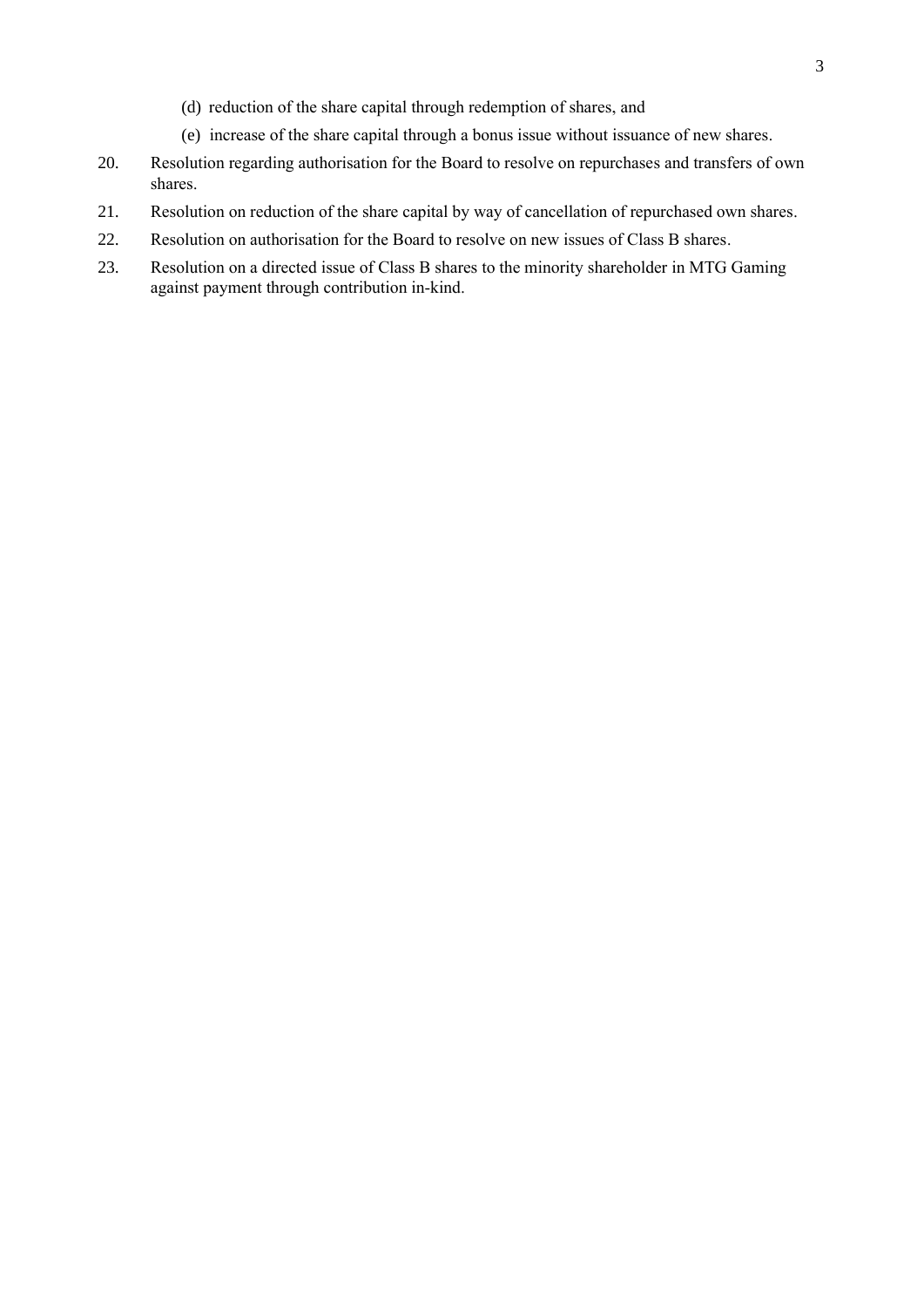# **RESOLUTIONS PROPOSED BY THE NOMINATION COMMITTEE**

## **Election of Chairman of the Annual General Meeting (item 1)**

The Nomination Committee proposes that Tone Myhre-Jensen at Advokatfirman Cederquist, member of the Swedish Bar Association, is elected to be the Chairman of the Annual General Meeting, or in the event she is prevented from participating, the person appointed by the Board.

# **Determination of the number of members of the Board and election of the members of the Board and the Chairman of the Board (items 11, 14(a)-(h) and 15)**

The Nomination Committee proposes that the Board shall consist of eight (8) members.

The Nomination Committee proposes that, for the period until the end of the next Annual General Meeting, Chris Carvalho, Simon Duffy, Gerhard Florin, Dawn Hudson, Marjorie Lao, Simon Leung and Natalie Tydeman shall be re-elected as members of the Board, and that Florian Schuhbauer shall be elected as new member of the Board.

The Nomination Committee proposes that Simon Duffy is re-elected as Chairman of the Board.

## **Determination of the remuneration to the members of the Board (item 12)**

A prerequisite for successful implementation of MTG's strategy is that MTG is able to attract and retain the best mix of experiences and competencies at Board level. This requires that, at a minimum, MTG recruits members of the Board from the geographies within which it operates, which at present include Europe, North America and Asia. To ensure this, it is necessary that MTG offers competitive remuneration within the context of its international peers.

Further, the Nomination Committee is of the opinion that it is an advantage for MTG and its shareholders that the members of the Board acquire shares in the company, and retain them for as long as they remain members of the Board. The shareholding of each member of the Board should after four years correspond to one annual gross board fee.

Against this background, and in order to ensure that Board fees remain internationally competitive, the Nomination Committee proposes that the remuneration for the Chairman and for each Board member is increased by SEK 200,000 and SEK 150,000, respectively, conditional upon such increases being invested in MTG shares, which are to be held for as long as the individual remains a member of the Board. The remuneration for work within the committees of the Board is proposed to remain unchanged.

Accordingly, the Nomination Committee proposes remuneration for Board work in the amount of SEK 7,605,000 in total (2021: SEK 5,805,000), to be allocated in accordance with the following:

- SEK 1,800,000 to the Chairman of the Board (2021: SEK 1,600,000), out of which SEK 200,000 is conditional upon it being invested in MTG shares.
- SEK 700,000 to each of the other members of the Board (2021: SEK 550,000), out of which SEK 150,000 is conditional upon it being invested in MTG shares.
- SEK 235,000 to the Chairman and SEK 130,000 to each of the other three members of the Audit Committee.
- SEK 140,000 to the Chairman and SEK 70,000 to each of the other two members of the Remuneration Committee.

## **Determination of the remuneration to the Auditor (item 13)**

The Nomination Committee proposes that remuneration to the Auditor shall be paid in accordance with approved invoices.

# **Determination of the number of Auditors and election of Auditor (item 16)**

In accordance with the Audit Committee's recommendation, the Nomination Committee proposes that the company shall have one registered accounting firm as Auditor, and that the registered accounting firm KPMG AB shall be re-elected as Auditor until the end of the 2023 Annual General Meeting. KPMG AB has informed MTG that the authorised public accountant Helena Nilsson will continue as auditor-in-charge if KPMG AB is re-elected as Auditor.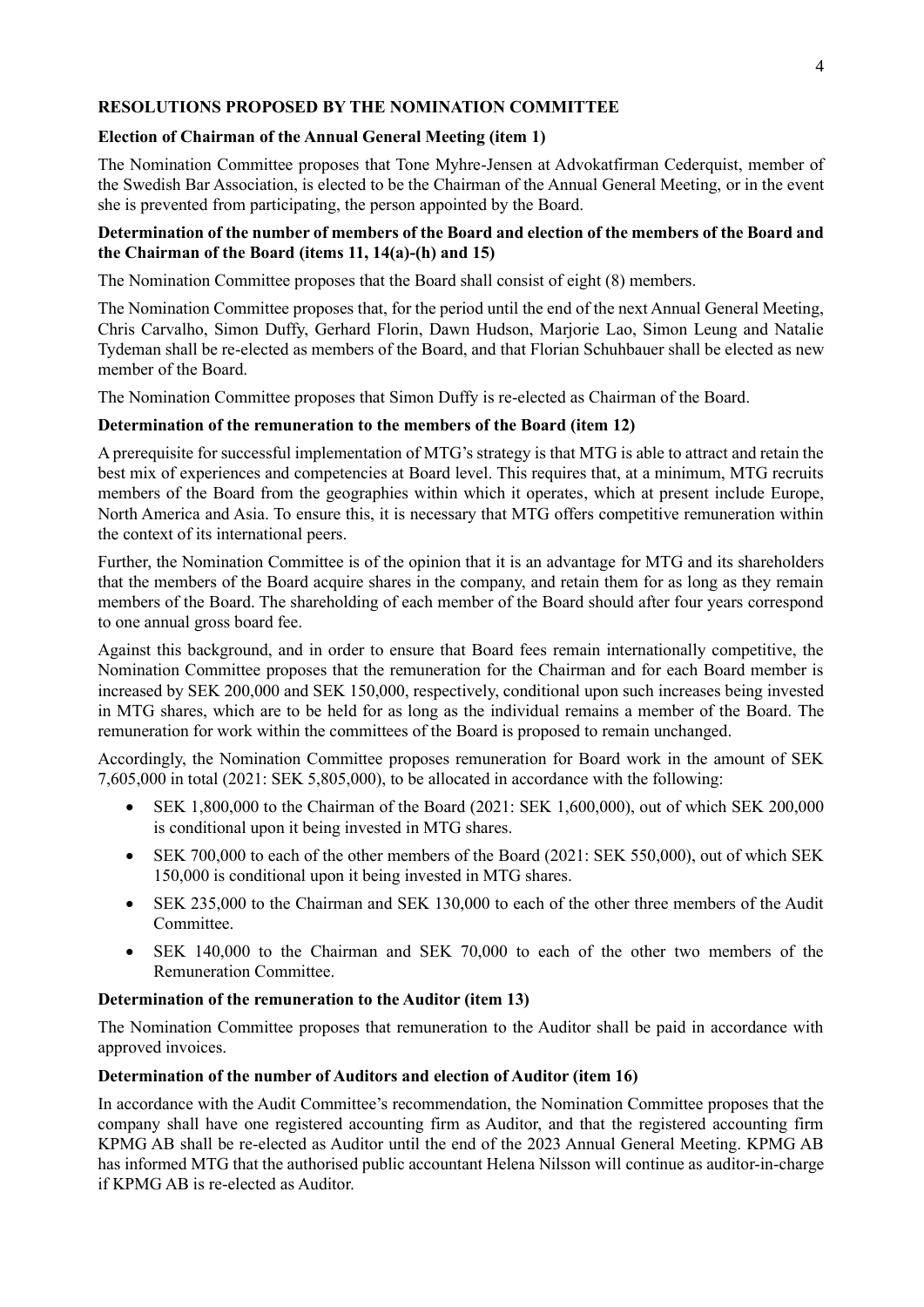## **RESOLUTIONS PROPOSED BY THE BOARD**

#### **Election of one or two persons to check and verify the minutes (item 2)**

The Board proposes that Johan Ståhl, representing Lannebo Fonder, or to the extent he is prevented from participating, the person appointed by the Board, is elected to check and verify the minutes. The assignment to check and verify the minutes shall also include verifying the voting list and that the postal votes are correctly reflected in the minutes.

## **Preparation and approval of the voting list (item 3)**

The voting list proposed to be approved is the voting list prepared by Computershare AB on behalf of MTG, based on the general meeting share register and received postal votes, confirmed by the person assigned to check and verify the minutes.

## **Treatment of MTG's result (item 8)**

The Board proposes that MTG's retained earnings, the share premium reserve and the result for the year, a total of SEK 9,093,686,627 is to be carried forward.

On 21 April 2022, MTG announced that it had successfully closed the transaction to divest ESL Gaming to Savvy Gaming Group in an all cash transaction. MTG's net proceeds from the transaction amounted to approximately USD 875 million (SEK 8,174 million). Further to the transaction, and in line with MTG's intention to return at least 40 percent of the net proceeds from the divestment of ESL Gaming to its shareholders, the Board proposes that a SEK 2,767 million extraordinary cash value transfer is made through a share redemption plan, under items 19(a)-(e) on the proposed agenda, as well as the intention announced by MTG on 9 May 2022 to continue to repurchase own shares.

## **Resolution on a new incentive program (item 17)**

## *Background and objectives*

Following the transaction to divest ESL Gaming, MTG is a pure-play gaming group with a strategy focused on helping its portfolio companies to accelerate their commercial performance, while providing them with the freedom and autonomy to continue to create great games. MTG also continuously work to evolve key skills and capabilities across the Group. To recruit and retain executives and other key employees, the Board has resolved to propose a new simplified incentive structure for variable remuneration covering both the short-term variable remuneration (STI) and the long-term share-based remuneration of MTG (the "**2022 Incentive Plan**").

The 2022 Incentive Plan provides the participants a possibility to receive variable remuneration partly in the form of cash remuneration, partly in the form of MTG shares. In brief, to the extent certain performance conditions are achieved during the financial year 2022 (the "**Performance Year**"), the participants in the 2022 Incentive Plan are allotted a variable remuneration in the beginning of 2023 (the "**Performance Amount**") of which a part will be paid out in cash, and a part will be allotted in the form of rights to receive MTG Class B shares free-of-charge (the "**Share Amount**" and the "**Share Rights**", respectively). Each Share Right carries a right to receive one (1) MTG Class B share, subject to continued employment at the time of vesting. 50 percent of the Share Rights vest in 2024 and 50 percent in 2025, in both cases after the publication of the year-end for 2023 and 2024, respectively.

The redesign was prompted by concerns about MTG's ability to retain key talent in an environment where the increased share price volatility in the gaming sector is causing uncertainty around the value of MTG's outstanding incentive plans, and significantly reducing their retention value. MTG's remuneration principles, however, remain the same and are based on pay-for-performance, and that share-based incentives ensure alignment between the interests of MTG's management, key employees and shareholders. Compared to the outstanding incentive plans, the proposed performance period is shorter in the 2022 Incentive Plan.

For information regarding outstanding long term share or share price related incentive plans in MTG, please refer to MTG's website, www.mtg.com.

## *Implementation of the 2022 Incentive Plan (item 17(a))*

*Participants and Performance Amount*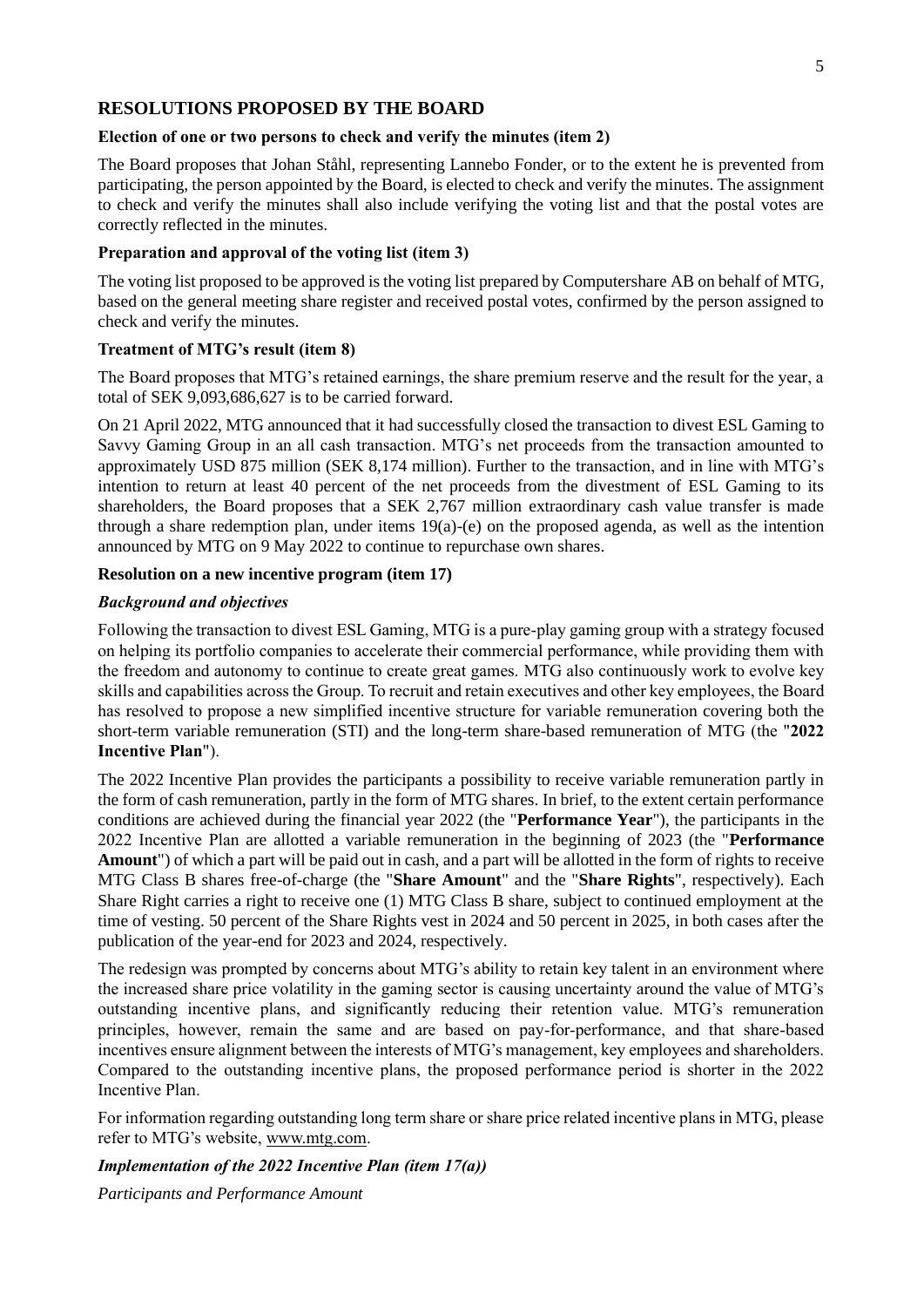Approximately 20 key employees in MTG will be entitled to participate in the 2022 Incentive Plan.

The maximum Performance Amount that a participant will receive is based on the participant's competence and area of responsibility. In practice, this means that some participants will not be eligible to receive the maximum Performance Amount for their respective tier, as set out below.

The participants are divided into three tiers: the CEO ("**Tier 1**"), senior executives ("**Tier 2**"), and other key employees ("**Tier 3**"). The maximum Performance Amount is for each tier expressed as a percentage of the participant's 2022 annual base salary. The proposed maximum values are: 250 percent for Tier 1 (of which 100 percent as a cash component and 150 percent as Share Amount), 225 percent for Tier 2 (of which 100 percent as a cash component and 125 percent as Share Amount) and 150 percent for Tier 3 (of which 50 percent as a cash component and 100 percent as Share Amount).

New employees that have not yet commenced their employment at the time when notification to participate in the program at the latest shall be given may, upon the condition that the employment commences during 2022, be offered to participate in the 2022 Incentive Plan, if the Board or its Remuneration Committee deems it to be in line with the purpose of the plan. In such cases, the Performance Amount shall be reduced linearly, reflecting the portion of the Performance Year that the participant has been employed.

#### *Performance Conditions*

The Performance Amount, i.e. the outcome for the participants, is based on the level of fulfilment of the following performance conditions during the Performance Year:

| <b>Performance</b><br>categories | <b>Performance</b><br>conditions | <b>Relative weighting</b><br>of the performance<br>criteria | <b>Performance levels</b>                                                                                                                                                                                                                                                                                                                                                                                            |
|----------------------------------|----------------------------------|-------------------------------------------------------------|----------------------------------------------------------------------------------------------------------------------------------------------------------------------------------------------------------------------------------------------------------------------------------------------------------------------------------------------------------------------------------------------------------------------|
| Financial<br>measures            | Revenue                          | 30 percent                                                  | The performance levels are linked to the full<br>year 2022 budget for the Group (which is<br>reflected in the outlook for the full year 2022 as<br>outlined in the Q1 2022 interim report). The<br>threshold level is SEK 4,849 million and the<br>maximum level is SEK 5,927 million, and shall<br>be adjusted for exchange rates. Between the<br>threshold level and the maximum level there is a<br>target level. |
|                                  | Adjusted EBITDA                  | 30 percent                                                  | The performance levels are linked to the full<br>year 2022 budget for the Group (which is<br>reflected in the outlook for the full year 2022 as<br>outlined in the Q1 2022 interim report). The<br>threshold level is SEK 1,255 million and<br>maximum level is SEK 1,585 million. Between<br>the threshold level and the maximum level there<br>is a target level.                                                  |

| Shareholder<br>value creation | Absolute total<br>shareholder return | 25 percent | The TSR threshold level is 8 percent and the<br>maximum level is 23 percent, adjusted on the<br>basis of the shareholder reinvesting all dividends<br>and other value transfers into the MTG Class B<br>share, before tax, on each respective ex-dividend<br>date. Between the threshold level and the<br>maximum level there is a target level of 15<br>percent. |
|-------------------------------|--------------------------------------|------------|-------------------------------------------------------------------------------------------------------------------------------------------------------------------------------------------------------------------------------------------------------------------------------------------------------------------------------------------------------------------|
|-------------------------------|--------------------------------------|------------|-------------------------------------------------------------------------------------------------------------------------------------------------------------------------------------------------------------------------------------------------------------------------------------------------------------------------------------------------------------------|

| <b>ESG</b> | Diversity in<br>workforce | 7.5 percent | The threshold level is a 1 percent improvement<br>of the 2021 year-end ratio of 27.3 percent female<br>and non-binary employees in the Group and the<br>target level is a 3 percent improvement of the<br>same. |
|------------|---------------------------|-------------|-----------------------------------------------------------------------------------------------------------------------------------------------------------------------------------------------------------------|
|------------|---------------------------|-------------|-----------------------------------------------------------------------------------------------------------------------------------------------------------------------------------------------------------------|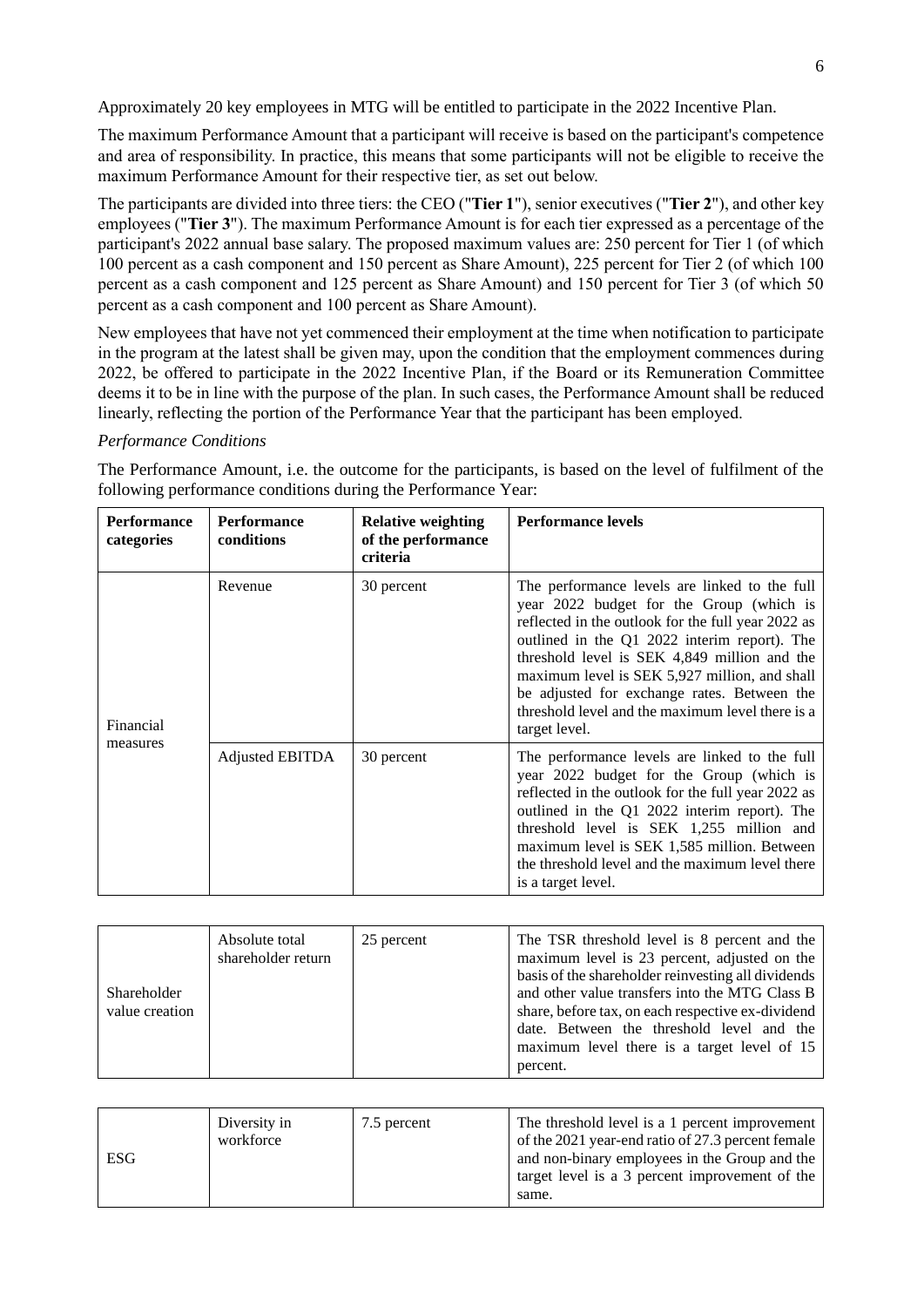|  | Data privacy and<br>security | 7.5 percent | MTG has an extensive data privacy program<br>involving execution of 78 different projects<br>across the Group. The threshold level is 80<br>percent completion of the data privacy and<br>security build phase projects for the Group as a<br>whole including the newly acquired companies<br>(where 'build phase' means the phase during<br>which a basic foundation for compliance is laid)<br>and the target level is 100 percent completion of<br>the same. |
|--|------------------------------|-------------|-----------------------------------------------------------------------------------------------------------------------------------------------------------------------------------------------------------------------------------------------------------------------------------------------------------------------------------------------------------------------------------------------------------------------------------------------------------------|
|--|------------------------------|-------------|-----------------------------------------------------------------------------------------------------------------------------------------------------------------------------------------------------------------------------------------------------------------------------------------------------------------------------------------------------------------------------------------------------------------------------------------------------------------|

The participants will receive the maximum Performance Amount, if the target level is reached for each of the performance conditions. For performance achievement between the threshold and target level (or maximum level if applicable), the outcome will be measured linearly in relation to each of the performance conditions. In case of overperformance of one or more of the performance conditions based on financial measures and shareholder value return, to the extent that that the performance is between the target level and maximum level, the relative weighting on such condition may be linearly increased with up to 50 percent. The outcome for the participants in the 2022 Incentive Plan may however never exceed the maximum Performance Amount.

## *Share Amount and Share Rights*

Following the Performance Year, the Performance Amount for each participant is divided into an upfront cash component paid out in 2023, following the publication of the year-end report for 2022, and deferred allotment of the Share Amount (as set out above). The Share Amount shall thereafter be converted into a maximum number of Share Rights, based on the volume-weighted average price paid for MTG's Class B Share on Nasdaq Stockholm during a period of 30 days after the publication of the interim report for the 2022, rounded down to a whole number of Share Rights.

The Share Rights shall be governed by the following main terms and conditions:

- Granted after the Performance Year, based on the principles set out above, and 50 percent will vest after a one-year period, and the remaining 50 percent will vest after a two-year period, ending when MTG's interim report for 2023 and 2024, respectively, is released.
- May not be transferred or pledged.
- One (1) Share Right entitle the participant to receive one (1) MTG Class B share, as long as the participant at vesting is employed by MTG. Exceptions to the condition that the participant must be employed at vesting can be approved by the Board in certain cases.
- Dividends and other value transfers (including the share redemption plan as referred to under items 19(a)-(e) below) paid on the MTG Class B share will increase the number of shares that each Share Right entitles to, in order to align the participants' and shareholders' interests.

#### *Scope and cost of the 2022 Incentive Plan*

The maximum number of Class B Shares which may be delivered under the 2022 Incentive Plan is limited to 495,000, representing approximately 0.42 percent of the outstanding shares in MTG. The maximum number of Class B Shares which may be delivered under MTG's outstanding incentive plans and the 2022 Incentive Plan, in aggregate, is limited to 1,328,320, representing approximately 1.12 percent of the outstanding shares in MTG.

The total cost for the share component of the 2022 Incentive Plan is estimated to amount to no more than SEK 85 million, which corresponds to approximately 7 percent of total employment cost for 2021. The cost will be distributed over the years 2022-2024. The total cost includes salary costs of SEK 55 million and social security costs of SEK 30 million. The calculation of total salary costs is based on the maximum Share Amount being received by participants, an 10 percent employee turn-over, and a share price at grant (i.e 2023) of SEK 121. The calculation of social security costs is based on a 35 percent annual share price increase and an average annual social security tax rate of 31.42 percent.

The costs are expected to have a limited effect on MTG's key ratios.

MTG intends to present the outcome of 2022 Incentive Plan in its Remuneration Report for 2022 and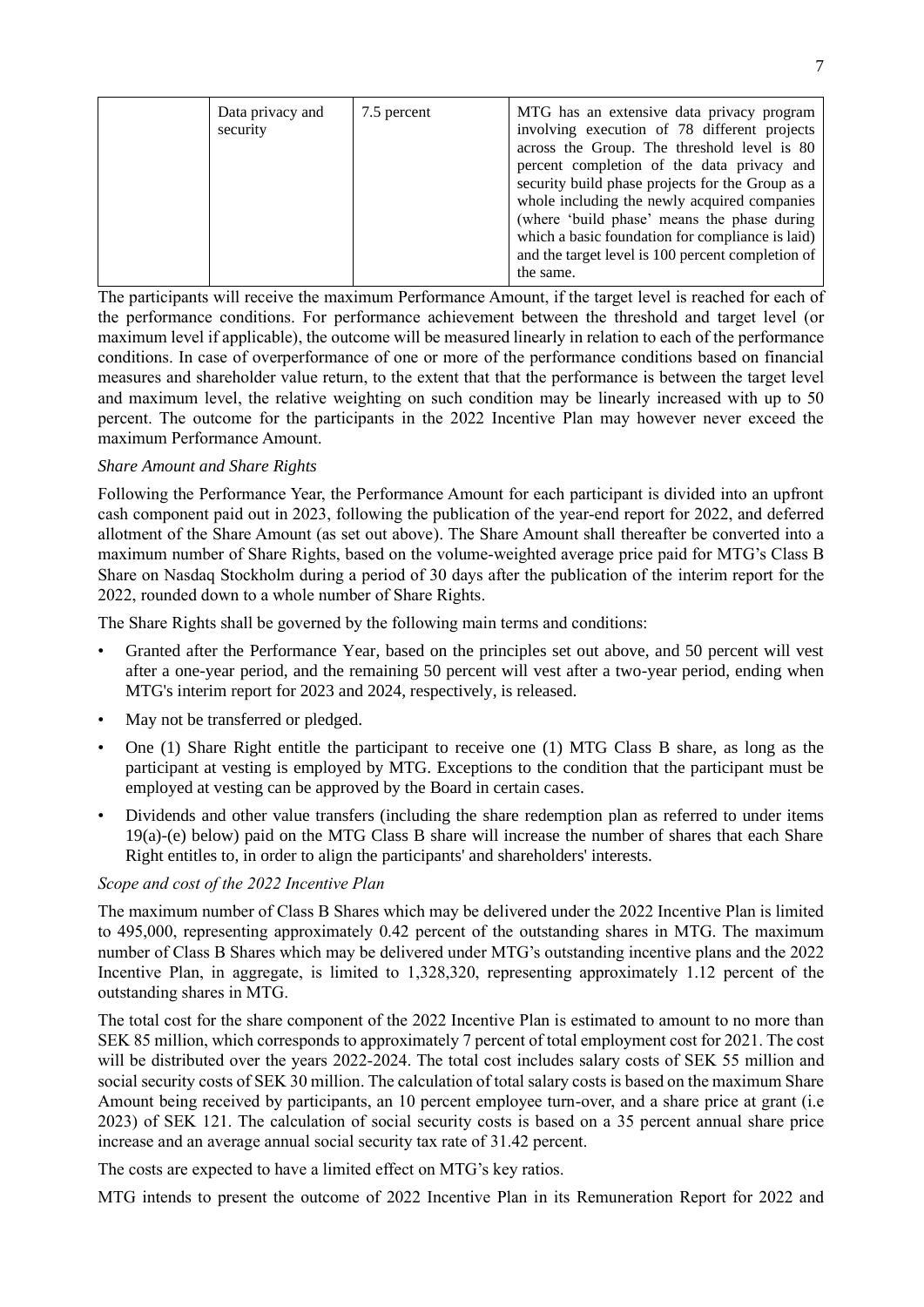#### Annual Reports for 2022-2024.

Comparative figures for 2021 is calculated excluding ESL Gaming that MTG divested during April 2022.

## *Delivery of Class B Shares under the 2022 Incentive Plan*

To ensure the delivery of Class B Shares under the 2022 Incentive Plan, the Board proposes that the Board is authorised to resolve on a directed issue of Class C shares to a third party and subsequently repurchase the Class C Shares from the third party. The Class C Shares will then be held by the company, whereafter the appropriate number of Class C Shares will be reclassified into Class B Shares and subsequently be delivered to the participants in the 2022 Incentive Plan (items 17(b)-(d)).

Resolutions in accordance with items 17(b)-(d) require approval of at least nine tenths (9/10) of the shares represented and votes cast at the Annual General Meeting. In the event that the required majority under items 17(b)-(d) below is not reached, the company intends to enter into an agreement with a third party, under which the third party shall, in its own name, buy and transfer MTG Class B Shares to the participants in the 2022 Incentive Plan.

#### *Preparation and administration of the 2022 Incentive Plan*

In accordance with guidelines provided by the Board, the the 2022 Incentive Plan has been prepared by the Remuneration Committee together with external advisors. The Board or the Remuneration Committee shall be responsible for preparing the detailed terms and conditions of the 2022 Incentive Plan, in accordance with the terms and guidelines resolved on by the Annual General Meeting. It is further proposed that the Board shall be entitled to make other adjustments, if it so deems appropriate, should changes occur in MTG or its operating environment that would entail that the adopted terms and conditions for the 2022 Incentive Plan are no longer in line with its purpose. Any such adjustments shall only be made in order to fulfil the main objectives of the 2022 Incentive Plan.

## *Authorisation for the Board to issue new Class C Shares (item 17(b))*

The Board proposes that the Annual General Meeting resolves to authorise the Board, during the period until the next Annual General Meeting, to increase the company's share capital by not more than SEK 2,475,000 by the issue of not more than 495,000 Class C Shares, each with a quota value of approximately SEK 5. With deviation from the shareholders' preferential rights, a third party shall be entitled to subscribe for the new Class C Shares at a subscription price corresponding to the quota value of the shares. The purpose of the authorisation and the reason for the deviation from the shareholders' preferential rights in connection with the issue of shares is to ensure delivery of shares to participants in the 2022 Incentive Plan.

#### *Authorisation for the Board to resolve to repurchase own Class C Shares (item 17(c))*

The Board proposes that the Annual General Meeting resolves to authorise the Board, during the period until the next Annual General Meeting, on one or more occasions, to repurchase own Class C Shares. The repurchase may only be effected through an offer directed to all holders of Class C Shares. The purchase may be affected at a purchase price corresponding to the quota value of the share. Payment for the Class C shares shall be made in cash. The purpose of the repurchase authorisation is to ensure the company's compliance with its obligations under the 2022 Incentive Plan.

#### *Transfer of own Class B shares to the participants in the 2022 Incentive Plan (item 17(d))*

The Board proposes that the Annual General Meeting resolves that a maximum of 495,000 own Class B shares may be transferred free-of-charge to participants, in accordance with the terms of the 2022 Incentive Plan. The number of shares that may be transferred to the participants shall be subject to recalculation in the event of an intervening bonus issue, reversed split, split, rights issue and/or other similar events.

## *Agreement with a third party in relation to transfer of MTG Class B shares to the participants in the 2022 Incentive Plan (item 17(e))*

As set out above under item 17(a), the Board proposes that the Annual General Meeting resolves that the 2022 Incentive Plan may as an alternative, if the required majority for approval is not reached under item 17(d), be hedged by MTG entering into an agreement with a third party, under which the third party shall, in its own name, acquire and transfer MTG Class B shares to the participants in the 2022 Incentive Plan.

#### **Offer to repurchase warrants from the participants in MTG's 2019 warrant plan (item 18)**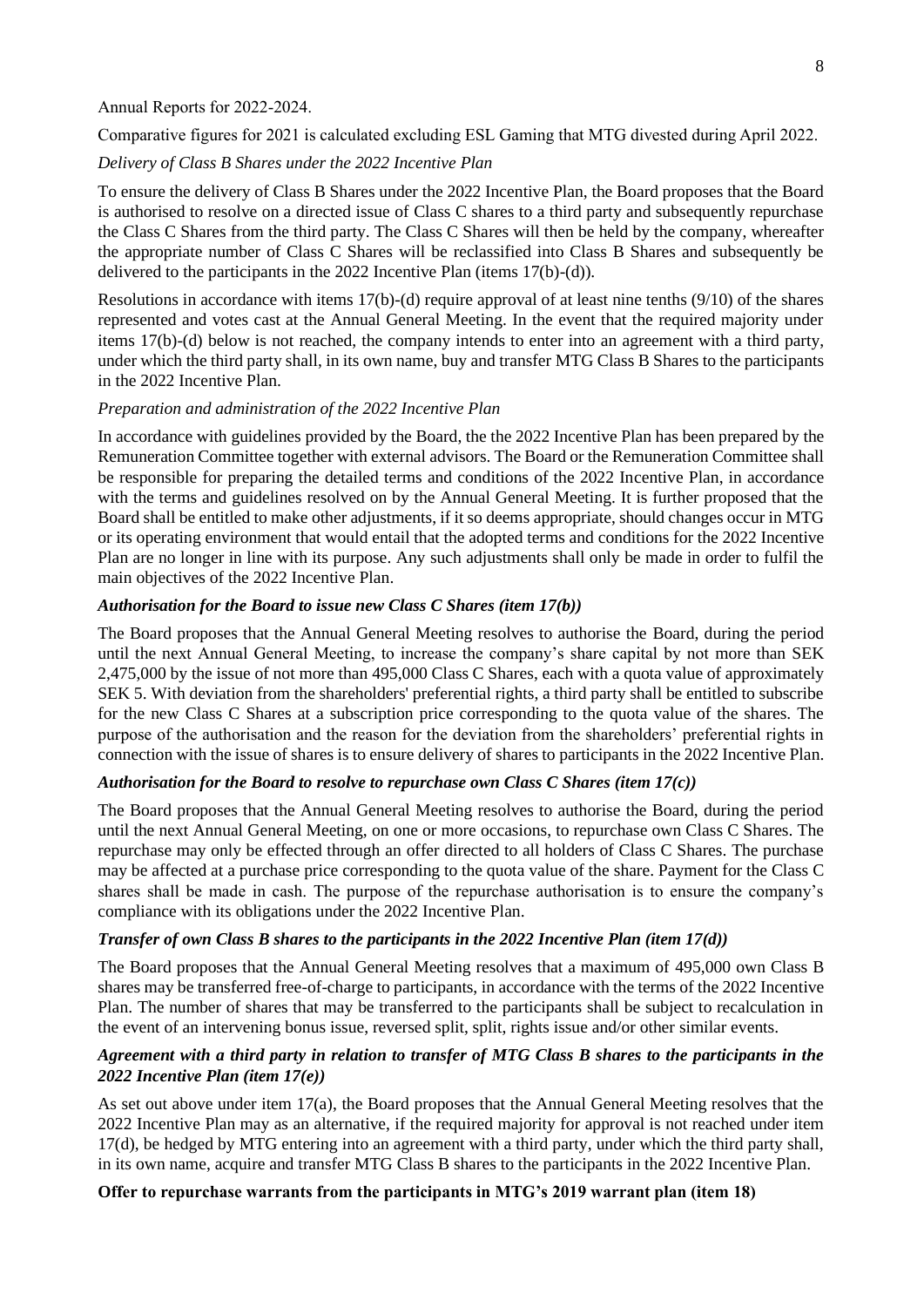#### *Background and objectives*

The Annual General Meeting 2019 resolved to adopt a long-term warrant plan for the executive management and certain key employees. In total, 450,104 warrants were issued in one series (Series 2019/2022) that can be exercised to subscribe for new shares during the period 15 June 2022 to 15 June 2023, inclusive. As of the date of this notice, the number of outstanding warrants in the plan amounts to 426,420. MTG has a right (but not an obligation) to repurchase the warrants, if the participant should wish to transfer its warrants, at fair market value. No transfer restrictions apply for MTG Class B shares that have been subscribed for by exercising the warrants.

If all warrants are exercised, the share capital will increase with a maximum of SEK 2,132,100, and the subscription price paid by the participant would amount to SEK 51,170,400 in total. MTG is not in need of further capital injections, and therefore the Board proposes that the participants shall be given the option to transfer the warrants to MTG instead of exercising the warrants, with the subsequent sale of shares for financing purposes.

The proposed offer only concerns the settlement of the warrants and does not entail any changes to the terms of the warrants or the plan. The offer does not entail any additional tax costs nor any transaction fees for the company and it simplifies the administration for the company.

The offer simplifies settlement compared to if the warrants had been exercised. Further, the repurchase of the warrants decreases the warrants' dilutive effect on votes compared to if the warrants had been exercised. As MTG has communicated its intention to continue repurchasing shares, the offer is cost neutral for MTG, as MTG in the scenario where all the warrants would have been exercised, MTG would repurchase the corresponding number of MTG Class B shares on the market.

#### *The offer to repurchase warrants*

The Board proposes that MTG shall make an offer to repurchase all outstanding warrants of Series 2019/2022 at market terms (corresponding to MTG's share price calculated the as volume-weighted average price paid during 10 trading days prior to the date of notification of repurchase, with deduction of the warrant's subscription price), starting on 15 June 2022 and up to 15 June 2023, inclusive, subject to closed periods and that the warrant holder possess inside information.

Based on an assumed share price of SEK 126.90 (the volume-weighted average share price during March 2022), the consideration for the offer would amount to in total SEK 2.9 million, if all holders fully accept the offer.

## **Extraordinary cash value transfer through a share redemption plan (items 19 (a)-(e))**

The proposed share redemption plan entails that one (1) Class A or Class B share in MTG entitles to one (1) redemption share, and each redemption share entitles to a redemption amount of SEK 25 per share, corresponding to a cash value transfer to MTG's shareholders of up to SEK 2,767 million in total. Class C redemption shares as well as any Class A redemption shares and Class B redemption shares held in treasury do not entitle to a redemption amount.

An information brochure with further information regarding the share redemption plan will be available on MTG's website www.mtg.com under the heading "General Meetings" (which can be found under the section "Investors") no later than 18 May 2022.

## *Amendments to the Articles of Association in order to facilitate the share split 2:1 (item 19(a))*

In order to adjust the number of shares permitted under the Articles of Association to the proposed share split 2:1 under item 19(b), the Board proposes the following amendments to the Articles of Association:

#### *Current wording Proposed wording*

# **§ 4**

#### **second paragraph**

The number of shares in the Company shall be not less than *59,600,000* and not more than *238,400,000*.

The number of shares in the Company shall be not less than *119,200,000* and not more than *476,800,000*.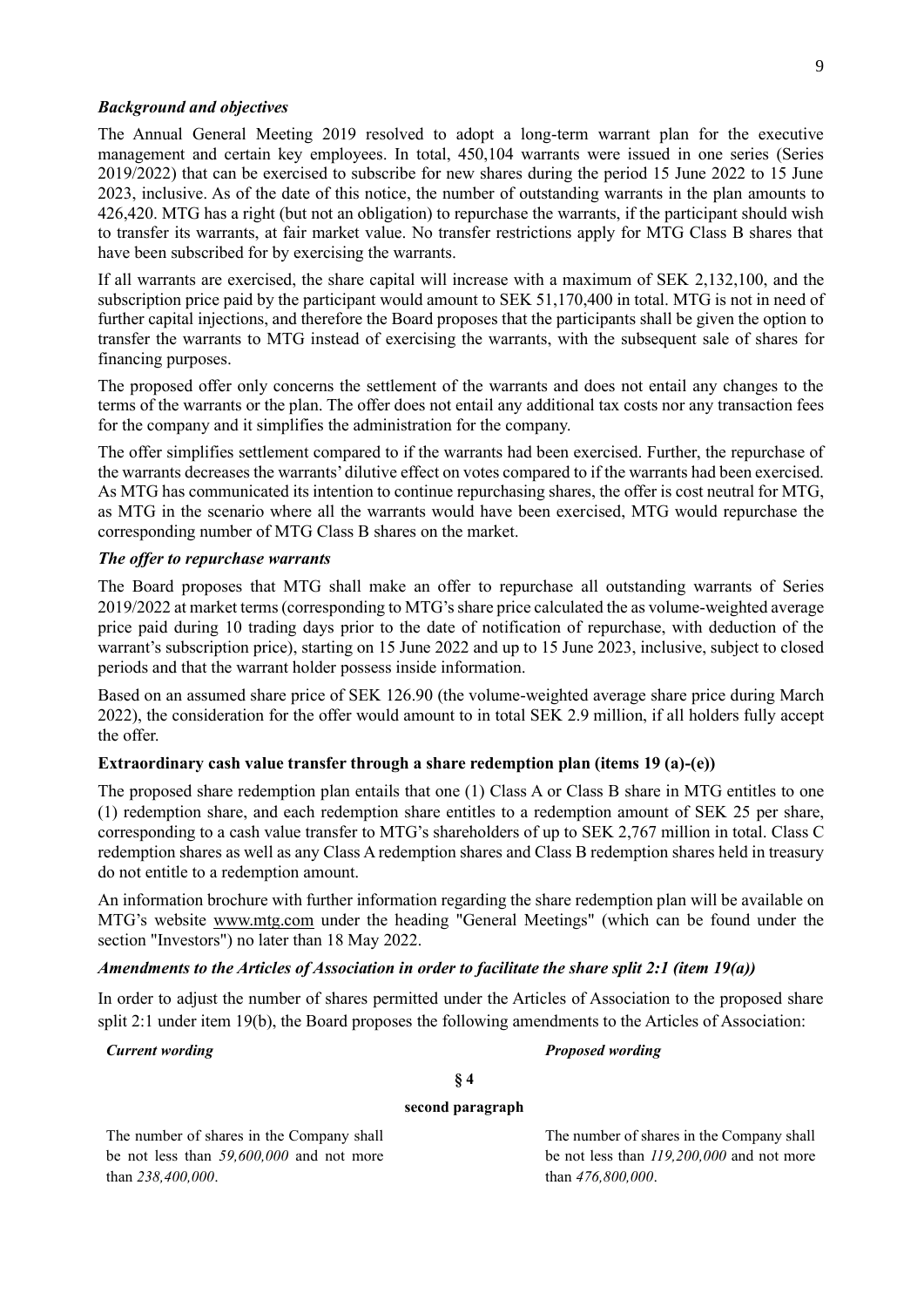## **§ 5**

#### **first paragraph**

Shares may be issued in three Classes, Class A, Class B and Class C. Class A shares may be issued to a maximum number of *238,400,000*, Class B shares to a maximum number of *238,400,000* and Class C shares to a maximum number of *238,400,000*. Each Class A share carry ten votes and each Class B share and Class C share carry one vote.

Shares may be issued in three Classes, Class A, Class B and Class C. Class A shares may be issued to a maximum number of *476,800,000*, Class B shares to a maximum number of *476,800,000* and Class C shares to a maximum number of *476,800,000*. Each Class A share carry ten votes and each Class B share and Class C share carry one vote.

#### *Share split 2:1 (item 19(b))*

The Board proposes a split of the shares in the company, a so-called share split, entailing that one (1) existing share in the company is split into two (2) shares, whereof one is a so-called redemption share. Each existing Class A share is split into two new Class A shares (one Class A share and one Class A redemption share), each existing Class B share is split into two new Class B shares (one Class B share and one Class B redemption share), and each existing Class C share is split into two new Class C shares (one Class C share and one Class C redemption share).

The Board is authorised to set the record date for the share split which, at the time of this notice, is estimated to be 15 June 2022. Based on the estimated record date for the share split, the last trading day in the MTG shares including the right to receive redemption shares will be 13 June 2022, and the first trading day in the MTG shares not including the right to receive redemption shares will be 14 June 2022.

#### *Amendments to the Articles of Association in order to facilitate a reduction of the share capital through redemption of shares (item 19(c))*

In order to adjust the number of shares permitted under the Articles of Association to the proposed reduction of the share capital through redemption of shares under item 19(d), the Board proposes the following amendments to the Articles of Association:

#### *Current wording Proposed wording*

than *238,400,000*.

**§ 4 second paragraph**

The number of shares in the Company shall be not less than *119,200,000* and not more than *476,800,000*.

#### **§ 5**

#### **first paragraph**

Shares may be issued in three Classes, Class A, Class B and Class C. Class A shares may be issued to a maximum number of *476,800,000*, Class B shares to a maximum number of *476,800,000* and Class C shares to a maximum number of *476,800,000*. Each Class A share carry ten votes and each Class B share and Class C share carry one vote.

Shares may be issued in three Classes, Class A, Class B and Class C. Class A shares may be issued to a maximum number of *238,400,000*, Class B shares to a maximum number of *238,400,000* and Class C shares to a maximum number of *238,400,000*. Each Class A share carry ten votes and each Class B share and Class C share carry one vote.

The number of shares in the Company shall be not less than *59,600,000* and not more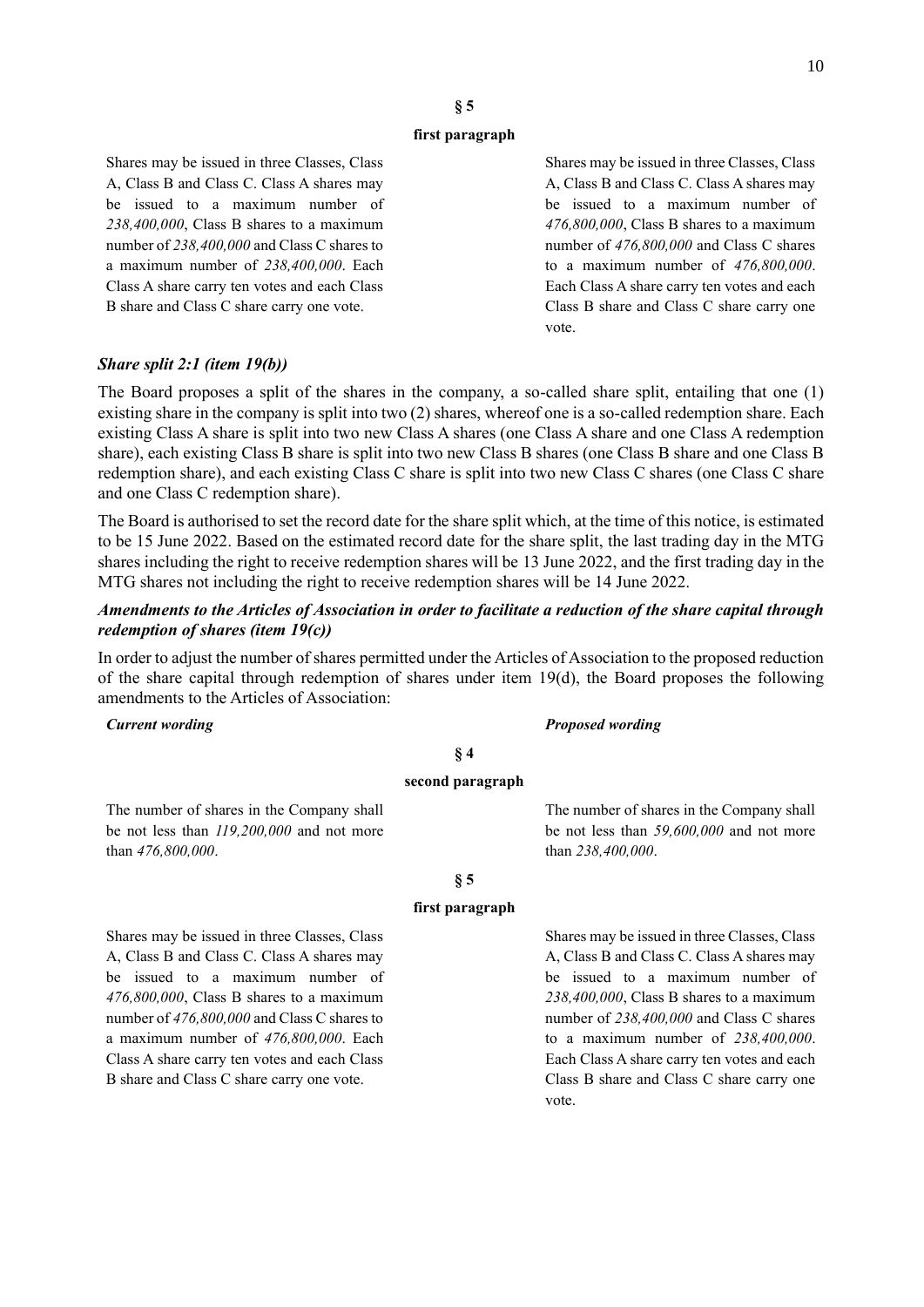# *Reduction of the share capital through redemption of shares (item 19(d))*

The Board proposes that the share capital is to be reduced:

(i) for repayment to the shareholders (the "**Repayment**") through cancellation of a maximum of 110,690,712 Class A redemption shares and Class B redemption shares. The shares to be so redeemed shall be the shares that after the share split in accordance with the Board's proposal under item 19(b) in the proposed agenda are classified as Class A redemption shares and Class B redemption shares.

The terms of the redemption and the Repayment shall be as follows:

- repayment for each Class A redemption share and Class B redemption share (with exception for Class A redemption shares and Class B redemption shares held in treasury as set out under item (ii) below) shall be made with SEK 25.00 (the "**Redemption Amount**");
- trading in Class A redemption shares and Class B redemption shares is estimated to take place during the time from and including 16 June 2022 to and including 30 June 2022, based on the estimated record date for the share split; and
- the Board is authorised to set the record date for the right to receive the Redemption Amount, which, at the time of this notice, is estimated to be 4 July 2022. The Redemption Amount is estimated to be distributed to the yield account linked to shareholder's securities accounts, nominee accounts or equivalent around 7 July 2022.

The Repayment corresponds to a total Redemption Amount of up to SEK 2,767 million. Of the Redemption Amount, SEK 22.50 exceed the quota value for each Class A redemption share and Class B redemption share.

(ii) for transfer to the company's non-restricted equity (the "**Transfer**") through cancellation of 6,324,343 Class C redemption shares as well as any Class A redemption shares and Class B redemption shares held in treasury on the record date. As neither the Class C shares nor the shares held in treasury entitle to dividends or other value transfers, no Repayment is made to the holders of such shares. The shares to be so redeemed shall be the shares that after the proposed share split in accordance with the Board's proposal under item 19(b) in the proposed agenda are classified as Class C redemption shares and Class A redemption shares and Class B redemption shares held in treasury by MTG.

Through redemption of shares for Repayment in accordance with (i) and Transfer in accordance with (ii), the share capital of the company will be reduced by a total of SEK 292,537,637.50 through retirement of 117,015,055 redemption shares.

## *Increase of the share capital through a bonus issue without issuance of new shares (item 19(e))*

In order to achieve a time efficient share redemption plan that does not require authorisation from the Swedish Companies Registration Office or a court of general jurisdiction, the Board proposes a bonus issue in order to restore the share capital of the company to its original level, SEK 585,075,275, by increasing the share capital of the company by SEK 292,537,637.50 by transferring the corresponding amount to the share capital from the company's non-restricted equity.

No new shares shall be issued in connection with the increase of the share capital through the bonus issue.

## **Authorisation for the Board to resolve on repurchases and transfers of own shares (item 20)**

As announced by MTG on 9 May 2022, the Board intends to continue repurchasing shares over the coming twelwe-month period as a part of the shareholder return following the divestment of ESL Gaming.

Against this background the Board proposes that the Meeting authorize the Board to decide on repurchase of own shares on the main terms and conditions set out below.

- Repurchase of shares (Class A and/or Class B) shall take place on Nasdaq Stockholm, on one or more occasions during the period up until the next Annual General Meeting.
- So many shares may, at the most, be repurchased so that MTG's holding does not at any time exceed 10 percent of the total number of shares in MTG.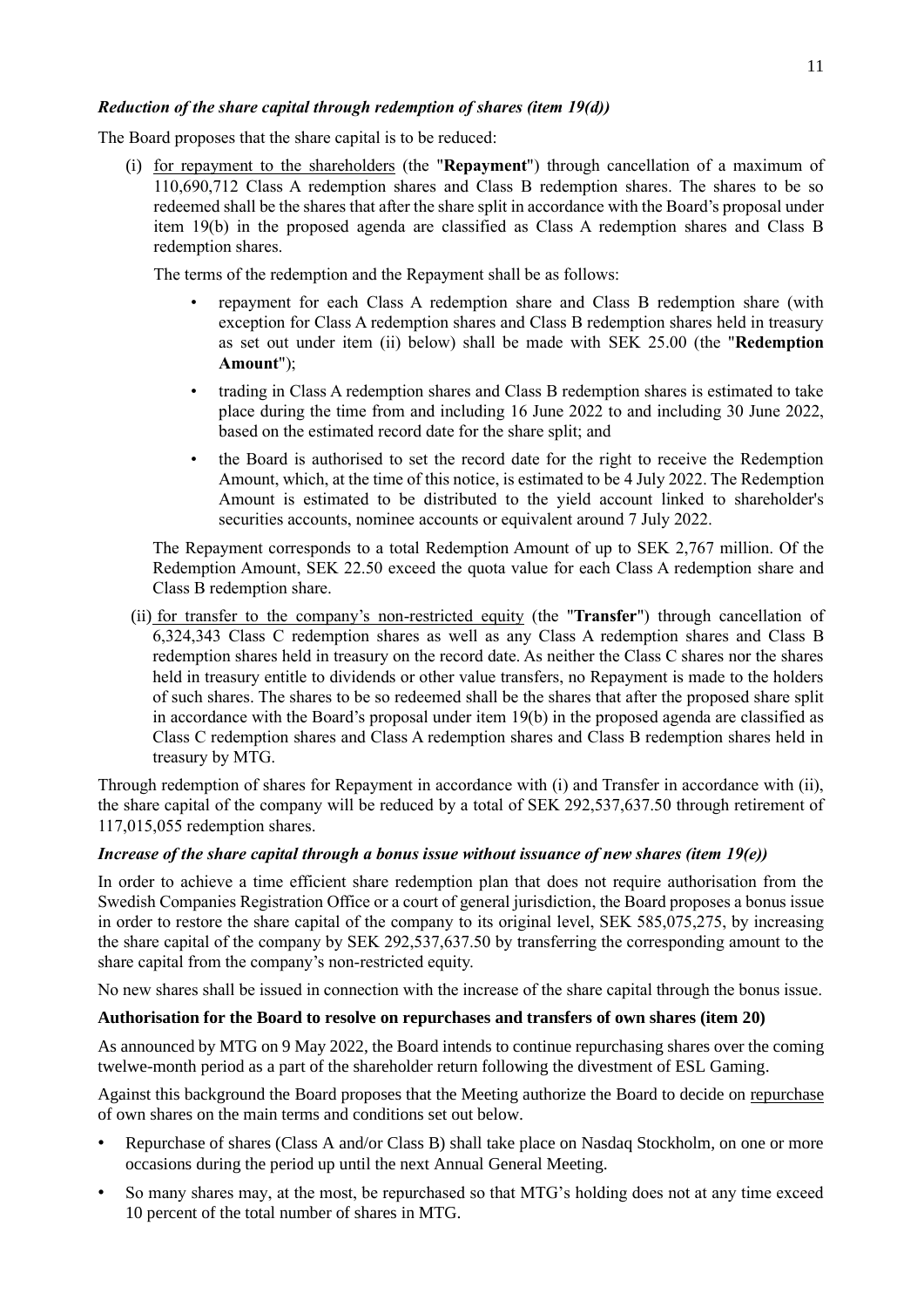- Repurchase of shares on Nasdaq Stockholm may occur at a price per share within the at each time registered share price interval, by which is meant the difference between the highest buying price and the lowest selling price.
- It is the from time to time lowest priced, available, shares that shall be repurchased by MTG.
- Payment for the shares shall be made in cash.

Furthermore, the Board proposes that the Meeting authorize the Board to decide on transfer of own shares, with or without deviation from the shareholders' preferential rights, on the main terms and conditions set out below.

- Transfers of shares (Class A and/or Class B) shall take place (i) on Nasdaq Stockholm or (ii) outside Nasdaq Stockholm in connection with an acquisition of companies or businesses.
- Transfers may take place on one or more occasions during the period up until the next Annual General Meeting.
- Transfer of own shares may be made of up to such number of shares as is held by MTG at the time of the Board's decision regarding the transfer.
- Transfers of shares on Nasdaq Stockholm may occur at a price per share within the at each time registered share price interval, by which is meant the difference between the highest buying price and the lowest selling price on Nasdaq Stockholm. In case of transfers outside Nasdaq Stockholm, the consideration for the shares may be made by cash payment, for payment in kind or by way of set-off and the price shall be established so that the transfer is made on market terms.

The purpose of the authorizations to repurchase and transfer own shares, and the reason for the deviation from the shareholders' preferential rights (in relation to transfers of own shares), is to enable the company to pursue potential acquisition opportunities as they arise and in line with the company's strategy.

Further, the purpose of the authorization to repurchase own shares is also to give the Board more options in its efforts to deliver long-term shareholder value and total return, and/or to give a possibility to MTG to transfer own shares to the participants in MTG's long-term incentive programs. Please note that any transfer of such repurchased shares to the participants in the long-term incentive programs requires a separate resolution by the Meeting.

## **Reduction of the share capital by way of cancellation of repurchased shares (item 21)**

The Board proposes that the company's share capital shall be reduced by no more than SEK 10,000,000 by cancellation of the shares (Class A and/or Class B) repurchased by MTG between 2 May and 7 June 2022 with the purpose to reduce the share capital of MTG. The reduction amount shall be reserved to nonrestricted equity. The reduction of the share capital by way of cancellation of repurchased shares will be effectuated after the share redemption program under item 19 and the new issue of Class B shares against payment through contribution in-kind under item 23. Further, the reduction resolution may not be effectuated until registration with the Swedish Companies Registration Office has been completed and the authorisation of the Swedish Companies Registration Office has been obtained.

## **Authorisation for the Board to resolve on new issues of Class B shares (item 22)**

The Board proposes that the Annual General Meeting resolves to authorise the Board to, on one or more occasions during the period up until the next Annual General Meeting, resolve upon the issue of new Class B shares with or without deviation from the shareholders' preferential rights. New issue of Class B shares shall be made on market terms and conditions. Payment may be made in cash, in kind or through set-off. The purpose of the authorisation, as well as the reason for any deviation from the shareholders' preferential rights, is to enable the company to pursue potential acquisition opportunities as they arise and in line with the company's strategy, including to raise capital for such acquisitions, on - as the case may be - an accelerated basis. New share issues resolved by the Board using the authorisation shall, in aggregate, represent no more than 15 percent of the total number of shares in the company at the time when the Board exercises the authorisation for the first time. At least one third (1/3) of this authorisation is intended to be used as payment/consideration in connection with acquisitions (in kind or through set-off), and the remainder may be used for new issues to raise capital for acquisitions. In a new issue to raise capital – with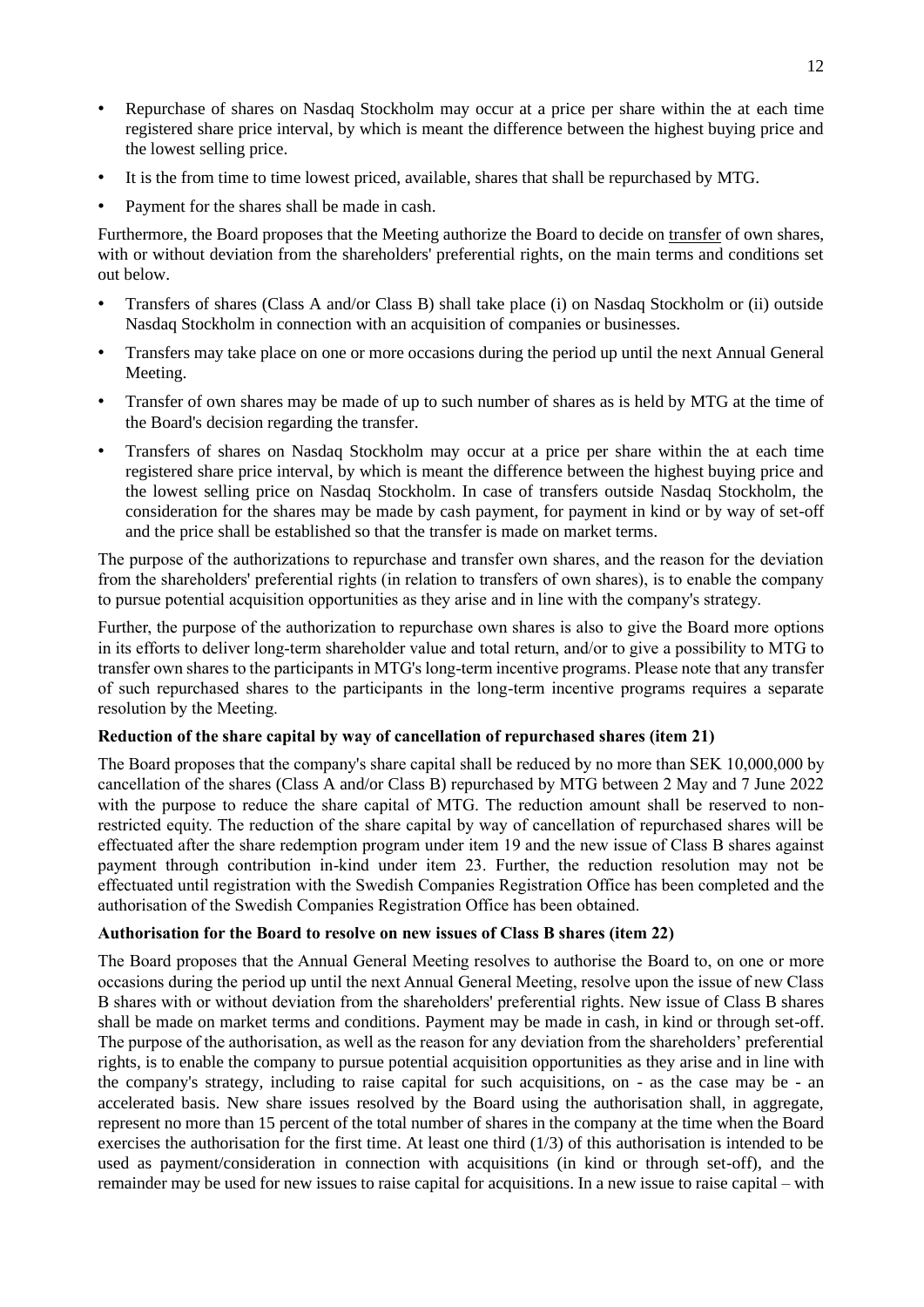deviation from the shareholders' preferential rights on an accelerated basis – no single new investor may subscribe for Class B shares representing more than 5 percent of the total number of shares in the company.

# **Directed issue of Class B shares to the minority shareholder in MTG Gaming against payment through contribution in-kind (item 23)**

#### *Background*

MTG indirectly owns 79 percent of the shares in MTG Gaming AB ("**MTG Gaming**"), a holding company that holds MTG Group's entire gaming business. The remaining shares are held by EHM Holding GmbH ("**EHM**"), which in turn is owned by Hendrik Klindworth, Eike Klindworth and Michael Zillmer, the founders of InnoGames and also employees in the MTG Group.

MTG has now entered into an agreement to purchase EHM's shares in MTG Gaming, and the purchase price consists of newly issued Class B shares in MTG (the "**EHM Roll-Up**"). The completion of the EHM Roll-Up is subject to approval of the 2022 Annual General Meeting.

As announced on 21 April 2022, MTG has successfully closed the transaction to divest ESL Gaming, its entire e-sports business, and has thus become a pure-play gaming group. The Board therefore believes that the timing of the proposed EHM Roll-Up is favourable for MTG's shareholders and that the strategic and financial rationale is compelling. The EHM Roll-Up will result in a simpler and more transparent corporate structure for MTG, and will also strengthen the Group's financials, balance sheet and cash flow access. The Board therefore proposes that the Annual General Meeting resolves on a directed issue of shares of Class B against payment in kind whereby the 21 percent shareholding in MTG Gaming (17,578,869 shares) held by EHM is contributed to MTG, in exchange for shares in MTG with a corresponding value. The number of MTG Class B shares to be issued to EHM will be decided on the basis of the price paid for MTG's Class B shares, reduced by the net assets in MTG (as set out below). Following the EHM Roll-Up, MTG will hold 100 percent of the shares in MTG Gaming. Assuming a share price of SEK 114 or lower, EHM would hold 14.2 percent of the shares in MTG after the EHM Roll-Up, and the corresponding holding assuming a share price of SEK 124 would be 14.9 percent. At a share price corresponding to or exceeding the cap of SEK 167, EHM would hold 16.9 percent of the shares in MTG. The closing price for MTG's Class B on 9 May 2022 was SEK 105.60.

The Board of MTG considers the property in kind consideration as fair to MTG's shareholders from a financial point of view, and will also obtain a fairness opinion from EY. The fairness opinion will be available on the company's website at www.mtg.com under the heading "General Meetings" (which can be found under the section "Investors") no later than 18 May 2022.

## *Proposal*

The Board proposes a directed new issue to EHM of a maximum of 22,310,782 Class B shares. MTG's share capital will be increased by a maximum of SEK 111,553,910. To derive the value of EHM's minority stake and thus the number of shares to be received by EHM, the implied enterprise value of MTG shall be calculated based on the 110,690,712 outstanding trading shares in MTG multiplied by the higher of 1) SEK 114, and 2) the volume-weighted average price paid for MTG B-shares on Nasdaq Nordic during 9 May – 3 June 2022, however capped at SEK 167, less a share redemption plan of SEK 2,767,267,800 and the ongoing share buyback program of in total SEK 125,000,000, and adjusting for MTG's net assets as per the date of the agreement with EHM, SEK 3,674,873,625. The implied MTG enterprise value shall be grossed up by EHM's 21 percent minority stake to arrive at EHM's MTG Gaming stake valuation and thus EHM's ownership share in MTG.

The subscription price for each newly issued share has been estimated to SEK 80.60 (the preliminary subscription price has been calculated based on the closing price for MTG's Class B share as of 9 May 2022, taking into consideration a share redemption amount of SEK 25 per Class A and B share, respectively). The Board estimates that the contributed MTG Gaming shares will be recorded at a value in the balance sheet of MTG of, in aggregate, SEK 1,798,249,029.20, based on that the volumeweighted average price paid for MTG's Class B share on Nasdaq Nordic during 9 May – 3 June 2022 is corresponding to, or exceeding, SEK 167 and the estimated subscription price of SEK 80.60 per share. As a result of applicable accounting standards, the subscription price as well as the value that the property in kind is recorded at in the balance sheet of MTG may change depending on the value of MTG's shares on the so-called transaction date. Further, in case the volume-weighted average price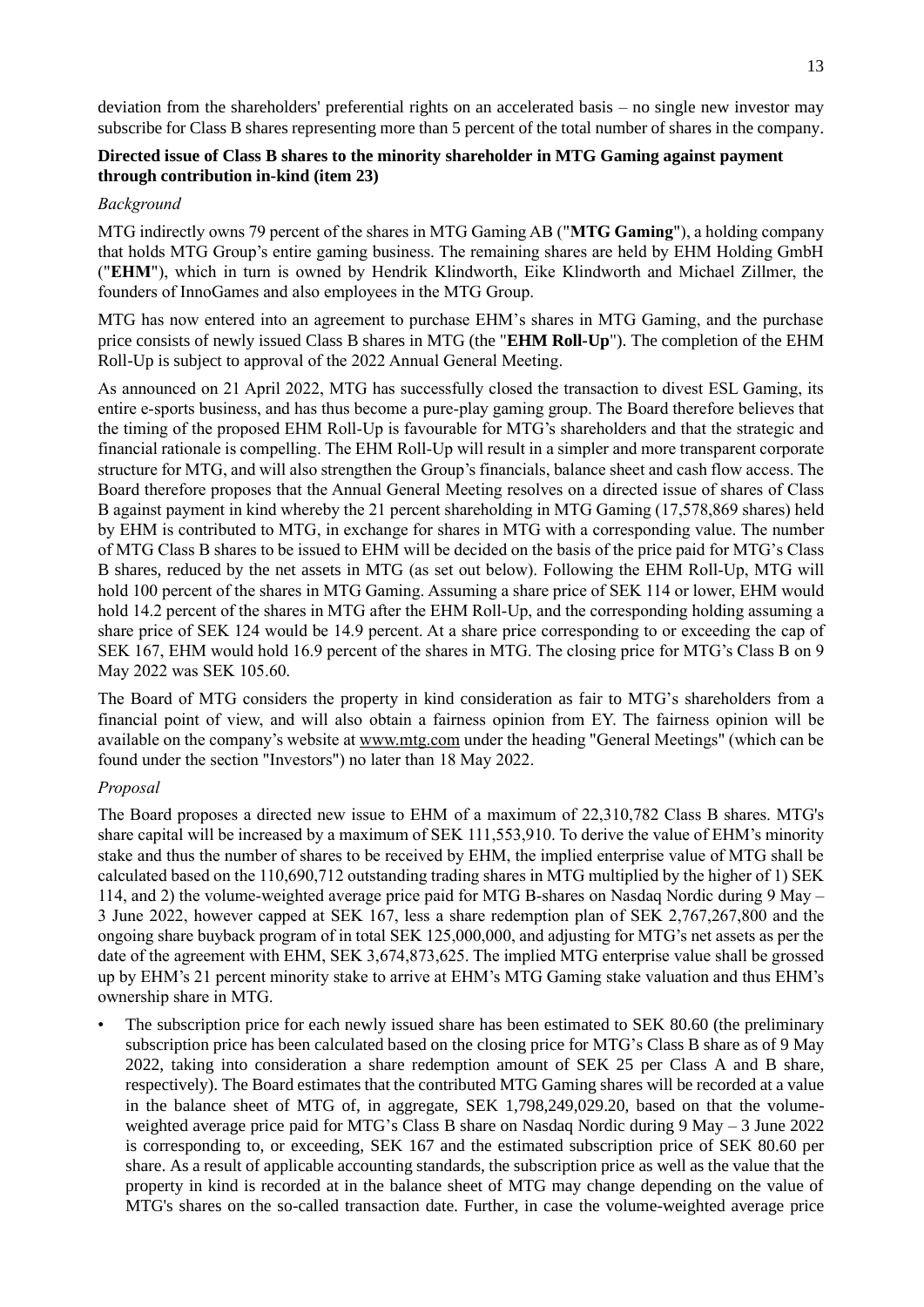paid for MTG's Class B share on Nasdaq Nordic during 9 May – 3 June 2022 is lower than SEK 167, the number of shares to be allocated to EHM will be adjusted, and as result the value the contributed MTG Gaming shares will be recorded at in the balance sheet of MTG will be reduced according to what is set out above. The number of shares to be allocated to EHM shall in any case not be fewer than 18,074,753. The portion of the subscription amount that exceeds the quota value skall be transferred to the free share premium.

- The new shares shall be subscribed for by EHM.
- Oversubscription may not occur.
- The new shares shall be subscribed for no later than 30 June 2022 on a subscription list.
- Payment for the shares shall be made no later than in connection with subscription for the new shares by contribution of all EHM's 17,578,869 shares in MTG Gaming (property in kind) to MTG.
- The new shares shall entitle to dividend for the first time on the first record date for dividend that occurs following registration of the share issue with the Swedish Companies Registration Office.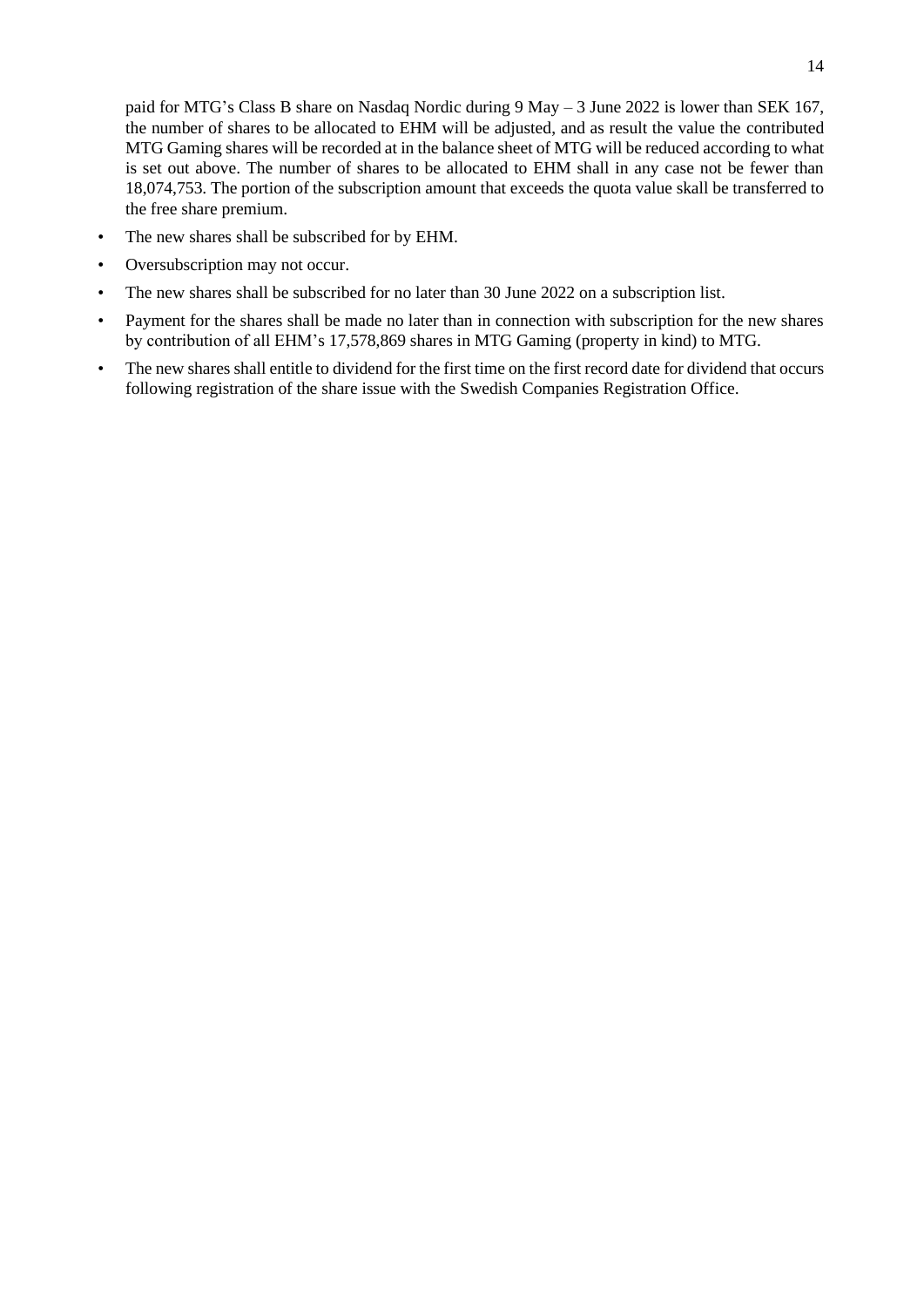## **MISCELLANEOUS**

## **Shares and votes**

There are a total number of 117,015,055 shares in MTG, whereof 545,662 Class A shares, 110,145,050 Class B shares and 6,324,343 Class C shares. The total number of votes for all MTG shares is 121,926,013. As per the date of this notice, MTG holds 572,968 Class B shares and 6,324,343 Class C shares in treasury, which cannot be represented at the Annual General Meeting.

## **Special majority requirements and conditions**

Valid resolutions to:

- authorise the Board to issue and re-purchase own class C shares under items 17(b) and (c)**;**
- make an extraordinary cash value transfer through a share redemption plan (including resolutions to amend the Articles of Association) under items 19(a)-(e);
- authorise the Board to resolve on repurchases and transfers of own Class A and Class B shares under item 20;
- reduce the share capital by way of cancellation of repurchased own shares under item 21; and to
- authorise the Board to resolve on new issues of Class B shares under item 22;

require support by shareholders holding not less than two-thirds of both the votes cast and the shares represented at the Annual General Meeting.

Valid resolutions to transfer own Class B shares under item 17(d) and to issue new Class B shares against payment in-kind under item 23 require support by shareholders holding not less than nine-tenths of both the votes cast and the shares represented at the Annual General Meeting.

The resolutions under items 17(b)-(d) and 19(a)-(e), respectively, are conditional upon each other.

## **Shareholders' right to request information**

The Board and the CEO shall, if any shareholder so requests and the Board believes that it can be done without material harm to the company, provide information regarding circumstances that may affect the assessment of an item on the agenda, circumstances that can affect the assessment of the company's or its subsidiaries' financial situation and the company's relation to other companies within the Group and the consolidated accounts. A request for such information shall be made in writing to Modern Times Group MTG AB (publ), Att. "AGM", P.O. Box 2094, SE-103 13 Stockholm, Sweden, or by email to simon.eliasson@mtg.com no later than 30 May 2022. The information will be made available on the company's website at www.mtg.com under the heading "General Meetings" (which can be found under the section "Investors") and at the company's premises at Skeppsbron 18 in Stockholm, Sweden, no later than 3 June 2022. The information will also be sent, within the same period of time, to the shareholders who requested it and stated their postal or e-mail address.

## **Documentation**

The Board's and the Nomination Committee's complete proposals to the Annual General Meeting are set out in this notice. The Nomination Committee's motivated statement regarding its proposal for election of the Board and information on the proposed members of the Board are available on the company's website at www.mtg.com under the heading "General Meetings" (which can be found under the section "Investors").

The 2021 Annual Report is available on the company's website at www.mtg.com under the heading "Reports and presentations" (which can be found under the section "Investors") and at the company's premises at Skeppsbron 18 in Stockholm, Sweden. The Board's Remuneration report, an information brochure regarding the proposed share redemption plan as well as the statements and opinions of the Board and the Auditor in accordance with the Swedish Companies Act (2005:551) will be available on the company's website and at the company's premises no later than 18 May 2022. The documents are presented by being available at the company's premises and on the website. Copies of the documents will also be sent to those shareholders who so request and state their postal or email address. The documents can be ordered by email to info@computershare.se, by post to Computershare AB, "AGM of MTG", P.O. Box 5267, SE-102 46 Stockholm, Sweden or by telephone at +46 (0) 771-246 400.